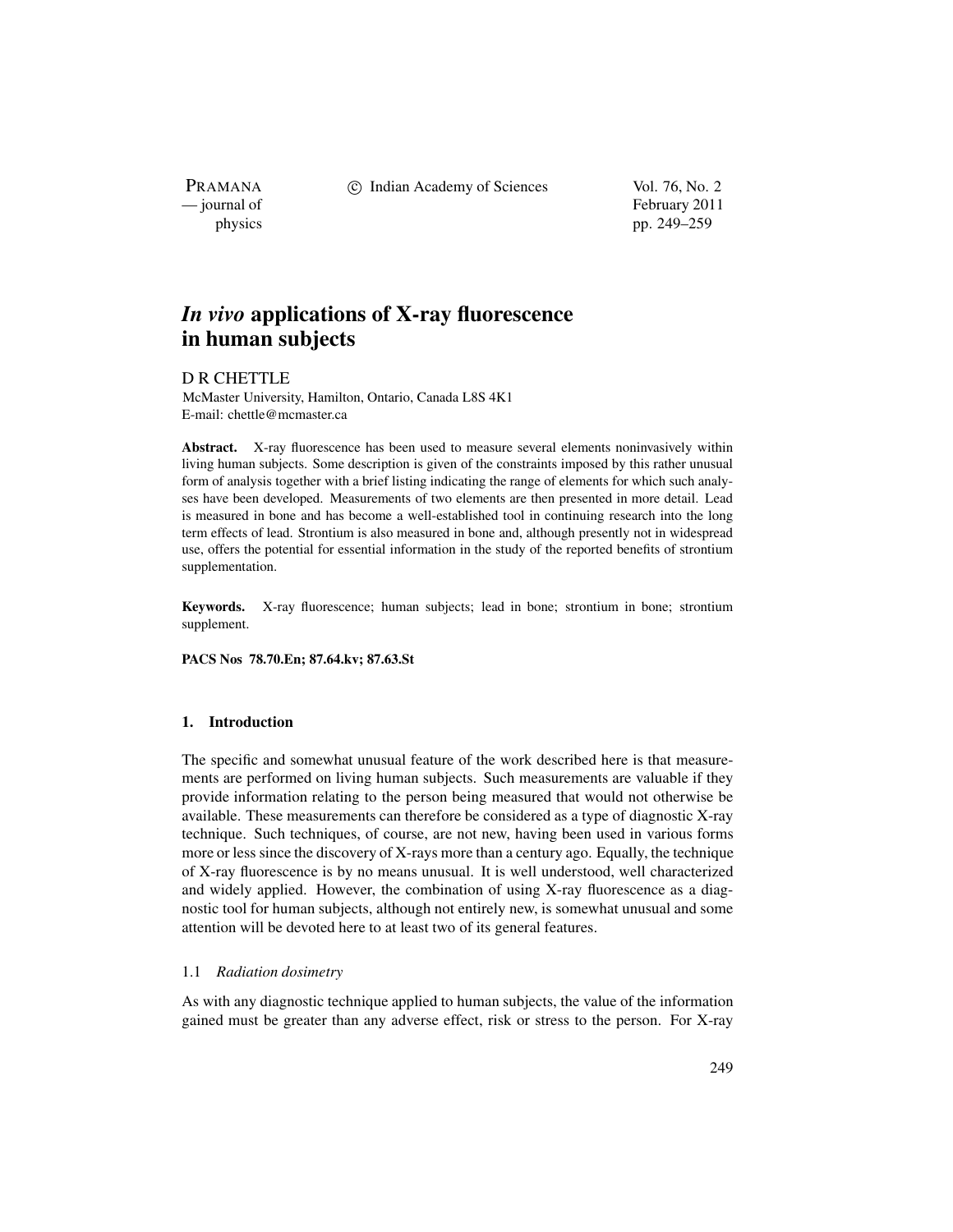fluorescence studies, the radiation weighting factor is 1. So the equivalent dose (*H* in Sv) is numerically the same as the physical dose (*D* in Gy). Also, *in vivo* X-ray fluorescence measurements are conducted to determine the elemental content in a specific organ or site in the body; this is usually chosen to be the site at which the element in question has its highest concentration. This means that the tissue weighting factor is low, often very low. In several cases, for example, the only tissues with any attributable sensitivity to radiation that are exposed are skin and bone surface, each of which has a tissue weighting factor of 0.01. Furthermore, only a small proportion of the total skin or bone surface is exposed. So the effective dose (*E* in Sv) is very small indeed, often below 1  $\mu$ Sv. Such effective doses are well within the variation of annual natural background radiation and are frequently treated as negligible. In fact, it is often the maximum local equivalent dose that is more likely to be of concern. Here a limit for a diagnostic procedure would normally be 150 mSv. Despite these low values, particularly for effective doses, these *in vivo* X-ray fluorescence measurements are regarded as research procedures and require ethical review at the institutional level and written consent from the participants.

#### 1.2 *Extended media*

It is a statement of the obvious that making a measurement *in vivo* involves making a measurement in an extended medium (perhaps not the most flattering description of a person!). Furthermore, these are media which can only be prepared for measurement in the most limited sense. One can, and does, clean the skin to avoid superficial contamination and one can try to position the person with respect to the source of radiation and the detector in the most advantageous geometry possible, but not a great deal is possible. There are at least three types of constraints. The sample (the human body or a part of it) is heterogeneous and contains many elements. This constraint is shared, at least in part, by many other X-ray fluorescence analyses. Because the samples are thick, there is extensive scattering. Since the nature of the measurement precludes preparing thin, uniform samples, there are few options truly to minimize this problem. Polarized X-ray fluorescence systems have been developed and have proved valuable, but the extended nature of the sample has meant that the advantage has not been as great as it has been for thin and uniform samples. This constraint is similar to that experienced in the X-ray fluorescence analysis of cultural and anthropological artifacts. The third constraint is attenuation. *In vivo* analyses are commonly not of skin or completely superficial tissue, although there are some such analyses.

#### 1.3 *Elements measured in vivo by X-ray fluorescence*

The first *in vivo* X-ray fluorescence analysis seems to have been by Hoffer *et al* in 1968 [1]. They measured iodine in thyroid. This does not seem to have been extensively followed up at the time, with greater attention being paid to alternative means of imaging thyroidal iodine distribution. More recently, Hansson *et al* [2] have been working on both imaging and quantification using this technique. In the early 1970s, Ahlgren *et al* developed a system for measuring lead in bone, using the 122 keV  $\gamma$ -rays from <sup>57</sup>Co to excite the Pb K X-rays. They reported this in a peer-reviewed journal in 1976 [3]. Considerably more attention will be devoted to bone lead measurements in §2. Christoffersson

# 250 *Pramana – J. Phys.,* **Vol. 76, No. 2**, **February 2011**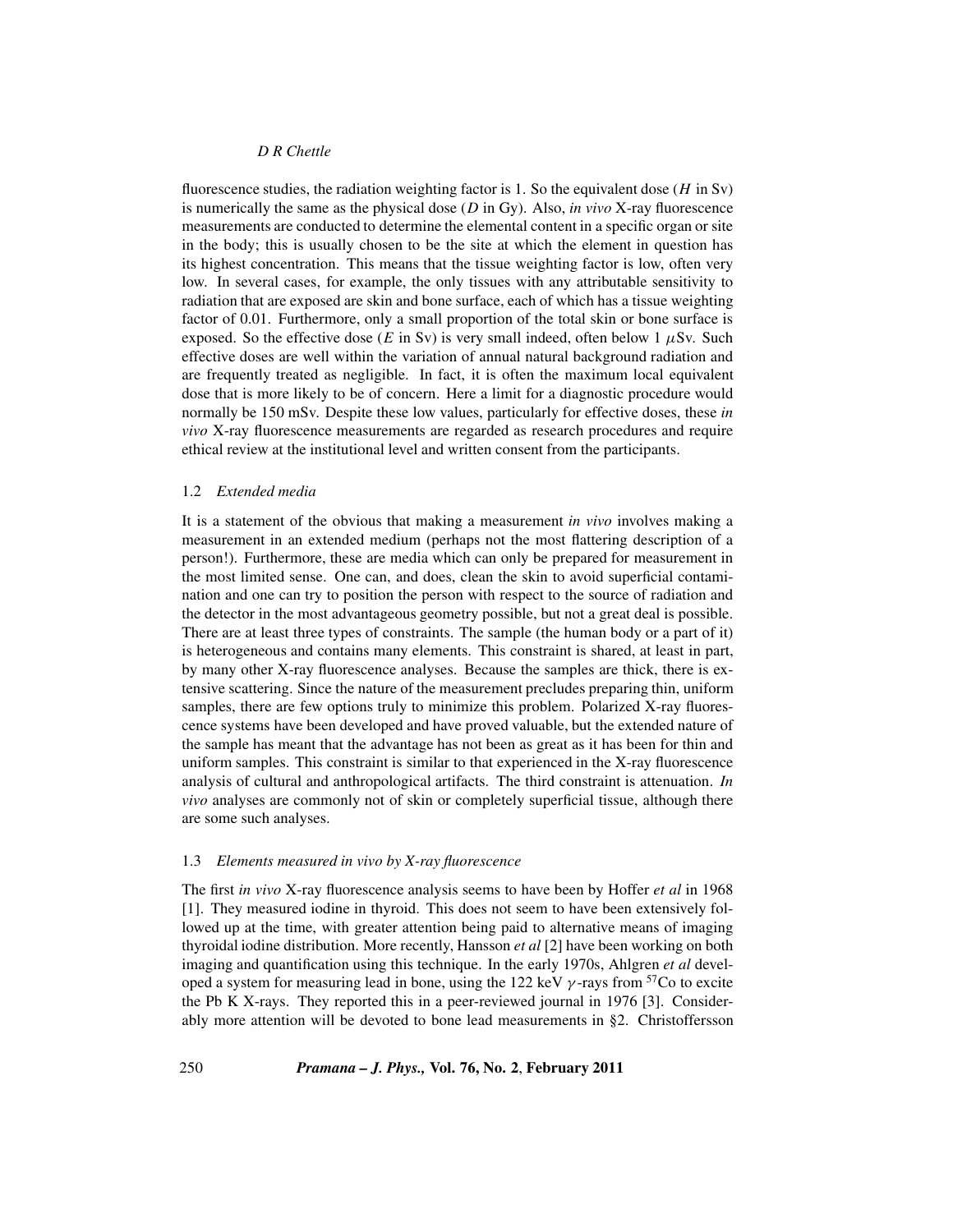and Mattsson of the same group reported the use of source excited X-ray fluorescence for the measurement of cadmium in kidney in 1983 [4]. This was followed up by system improvements and several major applications, but that will not be discussed here. In 1988, Jonson *et al* published their work on using polarized X-ray fluorescence to measure platinum [5], using this as a tool to track the kinetics of Pt in the context of using Pt-containing drugs in cancer chemotherapy. Some other groups also developed similar systems for Pt measurements. Also in 1988, Scott and Lillicrap reported the use of X-ray fluorescence to measure gold. This was in the context of the accumulation of the metal when being used for chrysotherapy [6]. Again from the same research group, Börjesson *et al* used polarized X-ray fluorescence to measure mercury in kidney [7]. They and others have continued to work on improving this measurement system, since it remains less than fully satisfactory. O'Meara *et al* used the  $\gamma$ -rays from <sup>57</sup>Co to excite uranium K X-rays [8]. Although this technique could detect unsuspected small fragments of depleted uranium munitions, it has not yet proved sufficiently sensitive to measure uranium in bone usefully. Farquharson and Bradley [9] developed a method for measuring iron in skin. Given the low energy of the Fe K X-rays, sampling tissues at greater depth is effectively precluded. In 2004, Graham and O'Meara reported an X-ray fluorescence technique for measurement of silver [10], and in the same year Pejović-Milić *et al* reported the use of the emissions from a  $^{125}I$  source to excite strontium K X-rays for measuring the element in bone [11]. Strontium, as well as the original iodine and later iron are in the minority, as they are elements which are essential or beneficial, as opposed to the majority of elements measured by X-ray fluorescence for which it is their toxicity which provides the primary reason for their measurement. A final example of a toxic measurement is arsenic, where the preferred site of measurement is skin.

Development work has been performed by Studinski *et al* [12] and also by Gherase and Fleming [13]. This brief listing is not comprehensive, but it should provide an impression of the range of elements for which X-ray fluorescence measurement systems have been developed. Not all of these are currently in active use and there were subsequent developments. This report will focus on two elements. Lead will be discussed in §2. Lead is measured because it is toxic and this has received wider application than any other *in vivo* X-ray fluorescence techniques. Strontium will be discussed in §3. The main reason for its measurement is the potential benefits arising from strontium supplementation; the technique is more recently developed and, so far, appears to be in use in only one laboratory. In all these respects it provides a contrast with lead.

# **2. Lead**

As is extremely well known, lead is toxic. Most routine monitoring is of lead in whole blood. Analytical techniques for blood lead are well established, although as levels of blood lead decline, there is a shift in techniques towards inductively-coupled mass spectrometry and away from atomic absorption spectrometry for improved precision and accuracy at low lead concentrations. Also, and more significantly in the present context, blood lead reflects a period of exposure of only 2–4 weeks. Some of the harmful effects of lead relate to short-term or acute exposures, but others relate more closely to long-term or chronic exposure. The large majority of lead in the adult human body is stored in

*Pramana – J. Phys.,* **Vol. 76, No. 2**, **February 2011** 251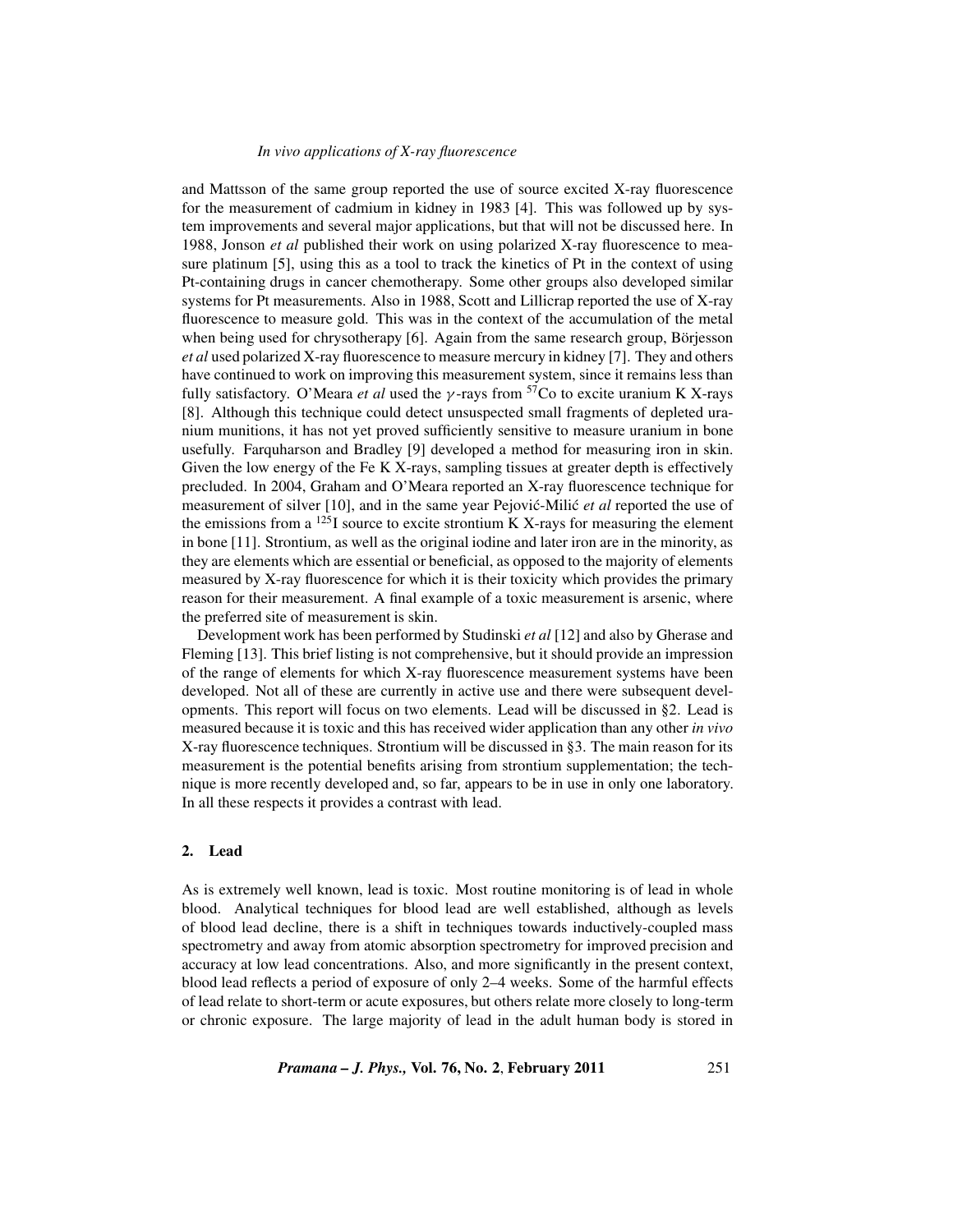bone and it remains there for years to decades. Bone samples can be taken by biopsy and analysed, but this causes some pain and is not well suited to regular measurements of a large number of people. In this context, *in vivo* X-ray fluorescence measurement of bone lead has been quite readily accepted.

## 2.1 *Bone lead measurement techniques*

As mentioned in §1.3, the first *in vivo* bone lead measurements were those conducted by Ahlgren *et al* [3] and they used the 122 keV  $\gamma$ -rays from <sup>57</sup>Co to excite the Pb K X-rays and measurements were mostly made of lead in finger bones. This technique was adopted elsewhere, but only in a few laboratories [14,15]. Subsequently, Laird *et al* proposed the use of the 88 keV  $\gamma$ -rays from <sup>109</sup>Cd to excite the Pb K X-rays [16] and a full working system was characterized and demonstrated in human subjects by Somervaille *et al* [17]. The use of the Pb L series X-rays was proposed by Wielopolski *et al* [18] and developed further using polarized X-rays [19]. However, it is the  $^{109}$ Cd excited K X-ray fluorescence of lead in bone that has seen the most widespread application.

2.1.1  $109$ Cd excited K X-ray fluorescence of lead in bone. In the original system, an annular course of  $109$ Cd was mounted just in front of an HpGe detector. The source irradiated a bone or other sample placed in front of the source–detector assembly and the detector was shielded from direct source radiation by a tungsten (heavy metal alloy) holder of 2 mm thickness. The resulting spectrum was dominated by the Compton scatter feature, which formed a peak between 65.5 and 66.0 keV. Importantly, there was also a clear peak from the coherent scatter of the incident 88 keV  $\gamma$ -rays. At this energy and the angles 140◦–170◦, there is a very strong dependence of coherent scattering on atomic number  $(Z^5 - Z^6)$ . So the coherent scatter signal comes primarily from calcium, to some extent from phosphorus and to a very minor extent from oxygen when a human bone measurement is conducted [17]. Somervaille *et al* also showed that the ratio of Pb K X-rays to coherent scatter is almost completely independent of bone geometry, thickness of overlying tissue, source–sample distance, measurement time, source activity and other parameters for which correction might otherwise have to be made [17]. This means that the method provides a robust measurement, which can therefore readily be applied in different situations.

A second-generation  $109$ Cd excited K X-ray fluorescence measurement of bone lead was developed by Gordon *et al* [20] and by Todd and McNeill [21]. In this system, a small-size spot source of <sup>109</sup>Cd was mounted concentrically with and in front of a large diameter (51 mm) HpGe detector. This produced improved detection limits compared to the original system, while preserving the advantages in terms of normalization and robustness for in-field use. Most recently, Nie *et al* [22] have a third-generation system with four HpGe detector elements and the <sup>109</sup>Cd source is mounted interstitially and in front of the detector array, which has been referred to as a 'clover leaf' geometry. Third-generation systems have been implemented by Ahmed and Fleming [23] and by Campbell *et al* [24], but a majority of the current measurement systems are of the second-generation type. The progressive improvement in detection limits of bone lead techniques are summarized in table 1.

252 *Pramana – J. Phys.,* **Vol. 76, No. 2**, **February 2011**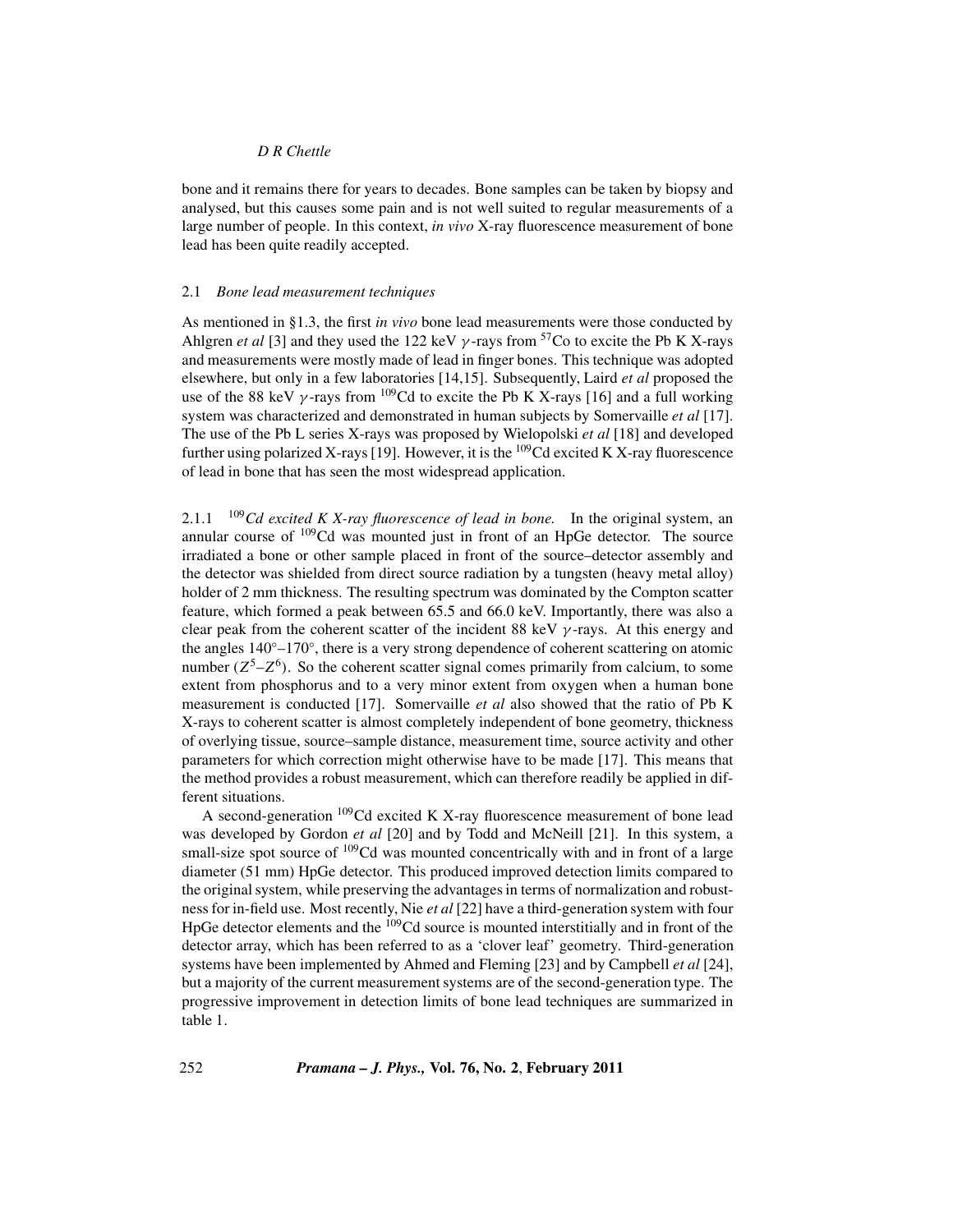| Date              | System type                      | Minimum detectable level        |
|-------------------|----------------------------------|---------------------------------|
| 1970s             | $57$ Co excited                  | 50–60 $\mu$ g Pb/g bone mineral |
| 1980s             | $109$ Cd excited, 1st generation | 12–20 $\mu$ g Pb/g bone mineral |
| 1990s             | $109$ Cd excited, 2nd generation | $6-10 \mu$ g Pb/g bone mineral  |
| 2000 <sub>s</sub> | $109$ Cd excited, 3rd generation | 2–3 $\mu$ g Pb/g bone mineral   |

**Table 1.** Improving precision in bone Pb X-ray fluorescence.

The effective dose from second-generation systems was evaluated extensively by Todd *et al* [25] and found to be in the range of 35–40 nSv. The more recent third-generation systems use more active sources (5–10 GBq) and the dose has been evaluated at about 0.25 μSv for adults [26]. These, as with other doses from *in vivo* X-ray fluorescence are amongst the lowest, perhaps the lowest, encountered in diagnostic radiation procedures and do not present any significant impediment to the use of these techniques, including in repeated measurements, provided there is a reason to expect that the information obtained will be valuable.

#### 2.2 *Results of bone Pb studies*

2.2.1 *Bone Pb reflects cumulative exposure.* The main motivation for developing *in vivo* bone lead measurements was that it was expected that bone lead would reflect cumulative exposure to lead. That this was the case in practice was clearly demonstrated by Somervaille *et al* soon after their technique became available [27]. In two separate surveys of occupationally exposed lead workers, they demonstrated that tibia lead concentration correlated strongly with a cumulative blood lead index (CBLI, sometimes other similar names are given). The advantage of studying a group of occupationally exposed people was that these people had had regular blood lead tests and so the tibia lead could be compared to the integral under the blood lead vs. time curve, the CBLI. There have been several subsequent studies in which tibia lead has been compared to CBLI and in some of these studies there have also been measurements of either calcaneus lead or patella lead. However, it is the tibia lead which is common to all the studies and these results are summarized in table 2.

These data have commonly been interpreted as showing a broadly similar pattern with a consensus slope of between 0.05 and 0.06  $\mu$ g Pb (g bone mineral) <sup>-1</sup>/(y/ $\mu$ g Pb/dL) [34] (for more details, see §2.2.3).

2.2.2 *Bone Pb and endogenous exposure.* Although it had for long been accepted that lead must come out of the bone and thus constitute an internal source of lead, this phenomenon had not been readily observed and had not always been prominently considered in assessing the human biokinetics of lead. In the study by Gerhardsson *et al* conducted

*Pramana – J. Phys.,* **Vol. 76, No. 2**, **February 2011** 253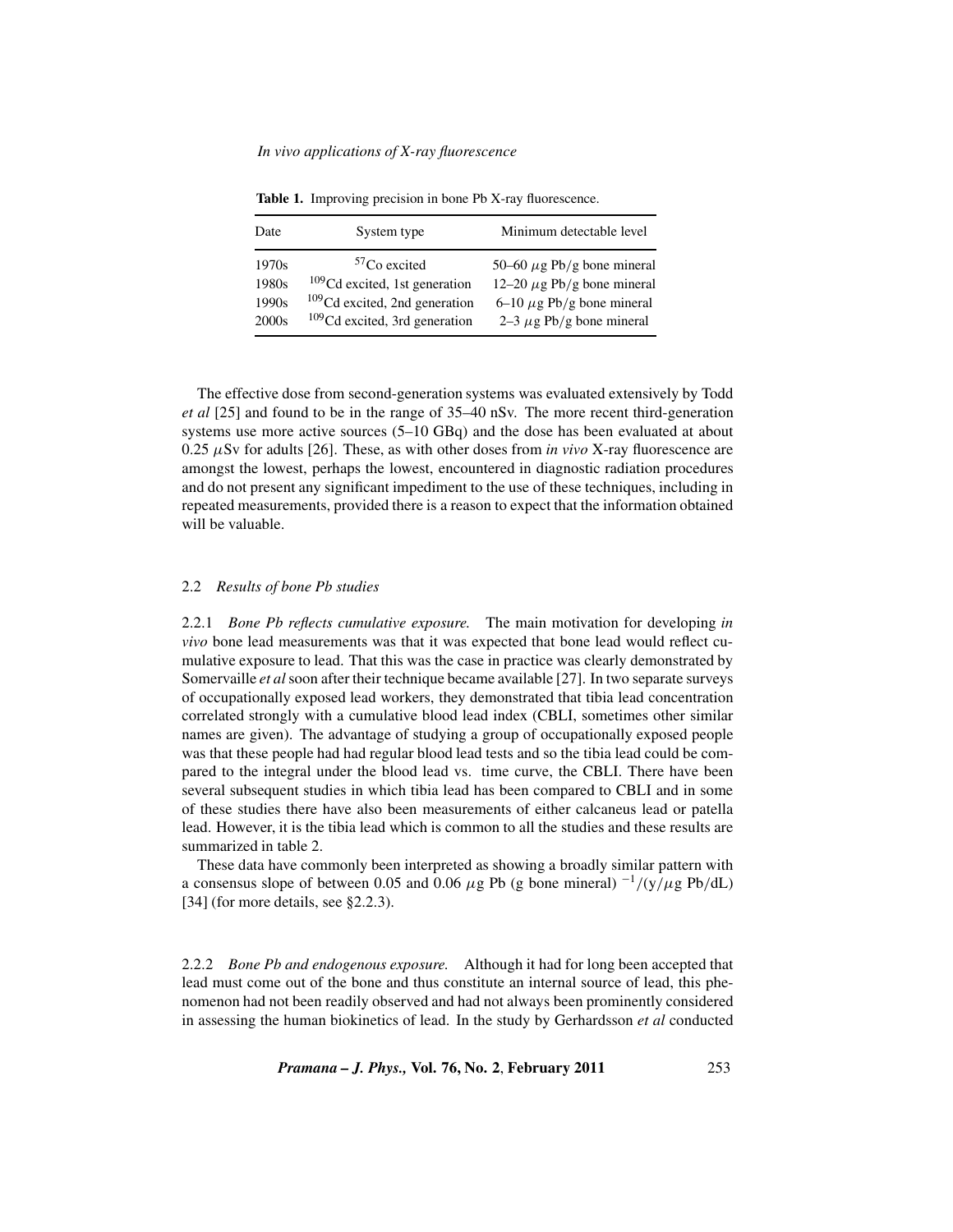| Reference              | n   | R    | Slope ( $\mu$ g Pb (g bone mineral) <sup>-1</sup> /(y/ $\mu$ g Pb/dL)) |
|------------------------|-----|------|------------------------------------------------------------------------|
| Somervaille et al [27] | 88  | 0.82 | $0.060 \pm 0.005$                                                      |
| [27]                   | 87  | 0.86 | $0.050 \pm 0.003$                                                      |
| Hu et al [28]          | 12  | 0.92 | $0.061 \pm 0.008$                                                      |
| Armstrong et al [29]   | 15  | 0.87 | $0.10 \pm 0.02$                                                        |
| Erkkilä et al [30]     | 91  | 0.66 | $0.028 \pm 0.003$                                                      |
| Gerhardsson et al [31] | 100 | 0.60 | 0.022                                                                  |
| Cake et al [32]        | 53  | 0.70 | $0.059 \pm 0.009$                                                      |
| Fleming et al [33]     | 367 | 0.83 | $0.056 \pm 0.002$                                                      |

**Table 2.** Tibia Pb and cumulative exposure.

in 1988, they were able to measure tibia and calcaneus lead in both active and retired workers. In both groups, there were very extensive records of blood lead measurements, because such monitoring had begun at that lead smelting facility in 1950. As well as observing the relationship between tibia lead and CBLI in all 100 subjects given in table 2, amongst the 30 retired people there was a clear relationship between current blood lead and tibia lead. Furthermore, this represented the excess lead above that to be expected from current exposure, by comparison with a referent group who had not worked with lead. This was interpreted as endogenous exposure, that is, lead previously stored and then released from the bone back into the blood. Similar relationships have now been observed in a few other studies and are summarized in table 3.

A very large majority of subjects in all these studies were male lead workers. The different slope between blood lead on the one hand and tibia lead or calcaneus lead on the other is presumed to reflect the fact that these are different types of bones, with tibia being predominantly cortical and calcaneus being predominantly trabecular.

| Reference              | Endogenous relationship |
|------------------------|-------------------------|
| Erkkilä et al [30]     | $B = 0.133T + 5.3$      |
| Gerhardsson et al [31] | $B = 0.138T + 7.7$      |
| McNeill et al [35]     | $B = 0.17T + 13$        |
| Fleming et al [33]     | $B = 0.136T + 13.0$     |
| Erkkilä et al [30]     | $B = 0.072C + 4.0$      |
| Gerhardsson et al [31] | $B = 0.062C + 6.9$      |
| Fleming et al [33]     | $B = 0.078C + 13.0$     |

**Table 3.** Bone lead and endogenous exposure.

B is blood Pb in  $\mu$ g/dL; T is tibia Pb and C is calcaneus Pb, both in  $\mu$ g Pb/g bone mineral.

254 *Pramana – J. Phys.,* **Vol. 76, No. 2**, **February 2011**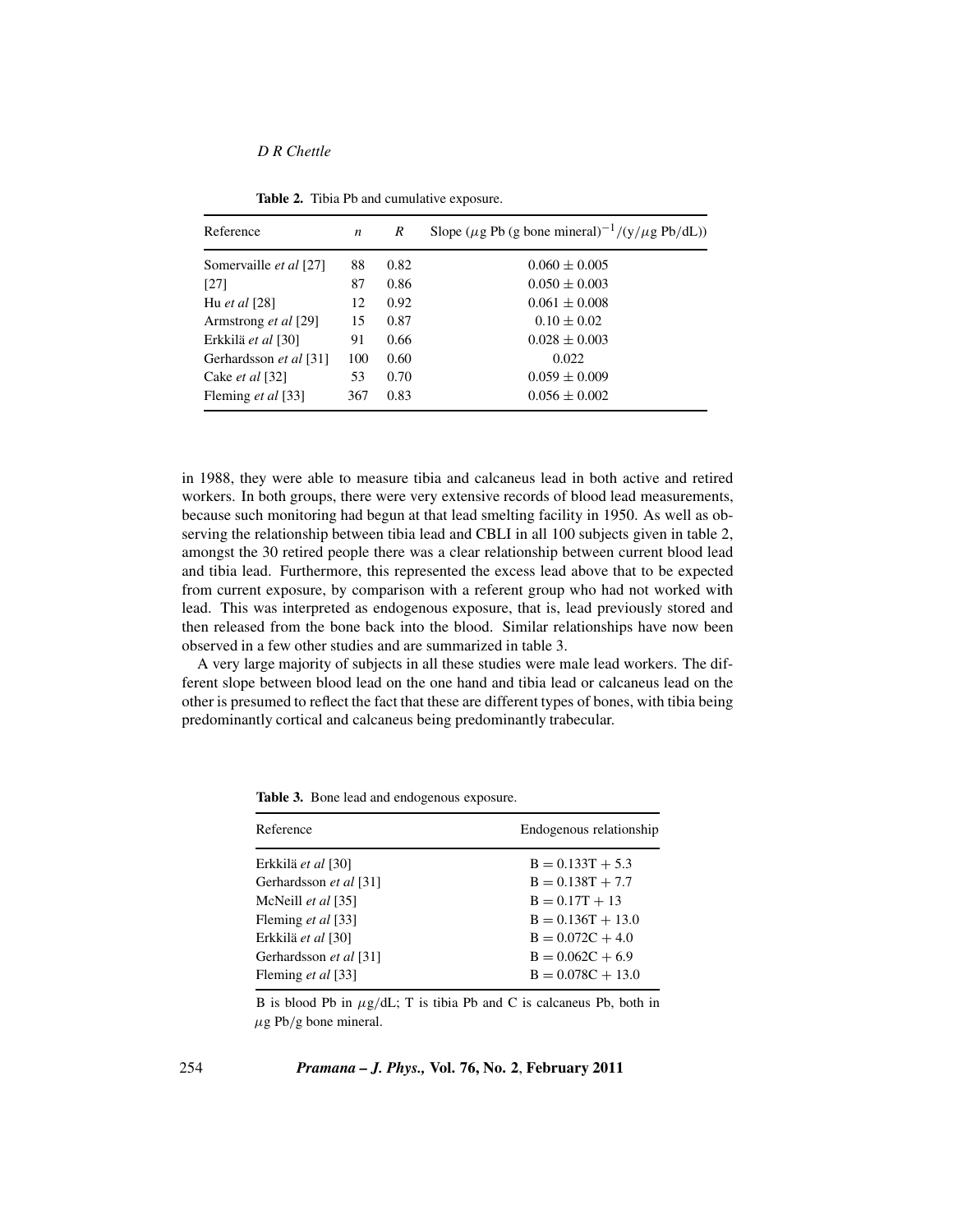2.2.3 *Sex difference and nonlinearities in Pb metabolism.* A large majority of subjects in the studies briefly summarized till now were male lead workers. McNeill *et al* provided an opportunity to make measurements on a substantial number of women who had been exposed to lead [36]. Many of them had worked in a lead smelting facility. Others had been exposed to lead as young children, although they were young adults by the time bone lead measurements were made. Analysis of these data showed the endogenous lead release, but the slope of the relationship fell into two broad categories. The women of child bearing age had a slope of  $0.067 \pm 0.014$  between blood lead and tibia lead, whereas the postmenopausal women had a slope of  $0.132 \pm 0.019$ . The lower slope suggests that the contribution of tibia lead as a source to the whole blood lead was smaller for women of child bearing age than for either older women or for men. One might interpret this as suggesting that the younger women retain calcium more avidly than do the older women or the men and that in so doing the younger women also retain lead more avidly.

Chettle [37] and then Healey *et al* [38] re-examined the relationships between tibia lead and CBLI shown in table 2 and compared the slopes of the relationships to the mean tibia lead concentration amongst the subjects in each survey. The slope correlated significantly and positively with tibia lead, which they interpreted as indicating that the proportion of blood lead being deposited in bone depends on the extent of exposure, with lighter exposures leaving proportionately less lead in the bone than heavier exposures. This interpretation has been contested [39] and the issue warrants further investigation.

Brito *et al* [40] were able to examine changes in bone lead in over 300 subjects. These subjects had had bone lead measurements on two occasions separated by five years. Amongst these subjects, the younger people showed a more rapid elimination of lead from bone than did their older colleagues; also, the people with less intense lead exposure, assessed by their average blood lead, released lead from bone more rapidly than those with more intense exposure. These observations can be crudely summarized by the statements 'older lead stays longer' and 'higher exposure stays longer'. Although bone lead measurements have contributed significantly to the understanding of how lead behaves in the human body, it is clear from the different patterns noted in this sub-section, that further work remains to be done before these findings can be satisfactorily incorporated into pharmacokinetic models of lead in humans.

# **3. Strontium**

There are reports of harm caused by excessive intake of strontium [41], but the immediate impetus for an *in vivo* X-ray fluorescence measurement of strontium was the finding in clinical trials that strontium supplement reduced the risk of fracture amongst people diagnosed with osteoporosis [42]. Also, taking strontium supplement will result in part of calcium in bone ( $Z = 20$ ) being replaced by strontium ( $Z = 38$ ). This could well result in an artefactual high reading of bone mineral density.

#### 3.1 *In vivo X-ray fluorescence of bone strontium*

As mentioned earlier, Pejović-Milić et al [11] developed an X-ray fluorescence system using a range of emissions from  $^{125}$ I (in fact, brachytherapy seeds in which the  $^{125}$ I is

*Pramana – J. Phys.,* **Vol. 76, No. 2**, **February 2011** 255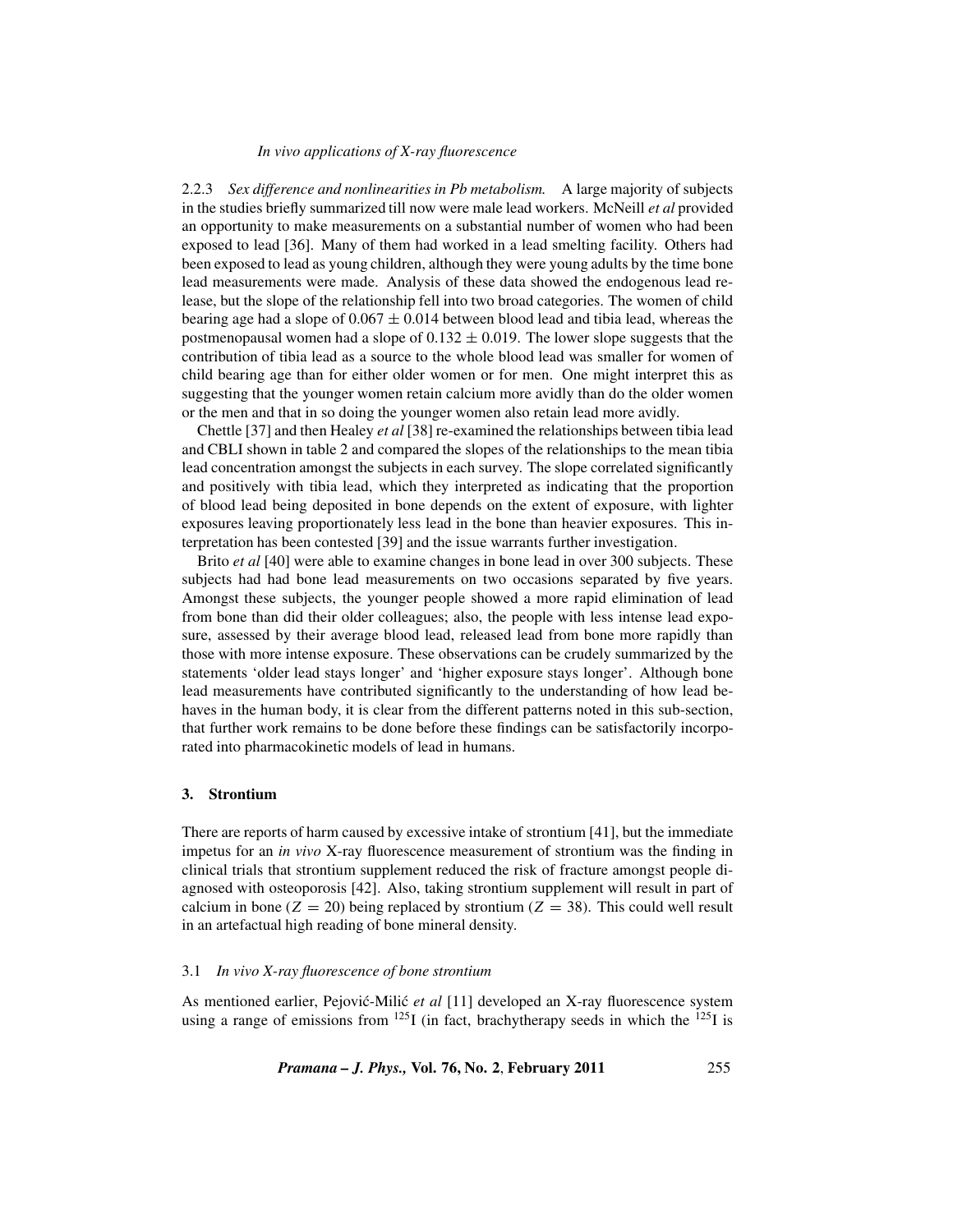adsorbed onto Ag beads, further complicating and enhancing the emission spectrum) for a pilot study of strontium in human bone. Snyder and Secord measured bone strontium in rabbits [43] and, in a totally separate development, Wielopolski and his colleagues demonstrated that they were able to measure bone strontium in human subjects [44]. However, neither of these initiatives were followed up in the respective laboratories. Zamburlini *et al* [45] improved their system very considerably enhancing its performance, so that it was possible to measure the strontium X-ray signal in all subjects who participated in their study.

The 125I seeds were mounted in a shield/collimator in front of the centre of a 16 mm diameter Si(Li) detector. The information on strontium comes predominantly from the  $K_{\alpha}$ X-rays at 14.1 keV, although the K $\beta$  X-rays at 15.6 keV are also detectable. The spectrum was complex, because the source emitted a  $\gamma$ -ray at 35.4 keV as well as tellurium X-rays and silver X-rays. The spectrum then contained both coherent scatter (full energy) and Compton scatter features from each of the main source photons as well as the fluoresced X-rays from strontium and other elements present in the sample and the source–detector assembly. The strontium X-rays were normalized to the coherent scatter of the 35.4 keV  $\gamma$ -ray, but this was not as effective as the analogous normalization for lead. Further work is under way to improve absolute quantitation for the strontium measurements [46].

## 3.2 *Results of the pilot study of bone strontium*

In the initial pilot study [11] it was possible to detect strontium in only about half the subjects. In the second pilot study, with the improved system [45] it was possible to detect strontium in all 22 volunteers. Measurements were made in both fingers (predominantly cortical) and ankles (predominantly trabecular). The effective dose associated with these measurements was ∼50 nSv for the fingers and ∼70 nSv for the ankles. Within this sample of 22 subjects, it was immediately apparent that there were two groups. For the majority (16), in the finger the ratio of strontium  $K_{\alpha}$  peak area to that of the 35.4 keV coherent scatter peak was  $0.45 \pm 0.09$ , whereas for the other six subjects, the ratio was  $1.23 \pm 0.21$ . It turned out that the six subjects with higher strontium levels were all of east Asian origin (China, Japan, Korea), whereas all the other 16 were Caucasian. The same distinction was maintained in the ankle measurements, for which the east Asian subjects  $(1.09 \pm 0.30)$  again had higher strontium levels than the Caucasians  $(0.40 \pm 0.13)$ . Also, the ankle strontium measurements correlated with the finger strontium, with a coefficient of determination  $(R^2)$  of 0.88 and a slope quite close to unity.

#### 3.3 *Sequential measurements during Sr supplementation*

Measurements were taken of individuals who started taking strontium supplements either to treat or to prevent osteoporosis. A series of such measurements has recently been reported [47]. In a few cases it was possible to conduct the first strontium measurement before the person began to take a strontium supplement. The data for finger bone strontium are shown for one such individual in figure 1. The ratio of Sr  $K_{\alpha}$  to 35.4 keV coherent is plotted vs. time since first measurement for one individual. This person began to take strontium supplements between the first and second measurements. The initial calculation of the ratio as 0.38 was entirely consistent with that for the Caucasian subjects in the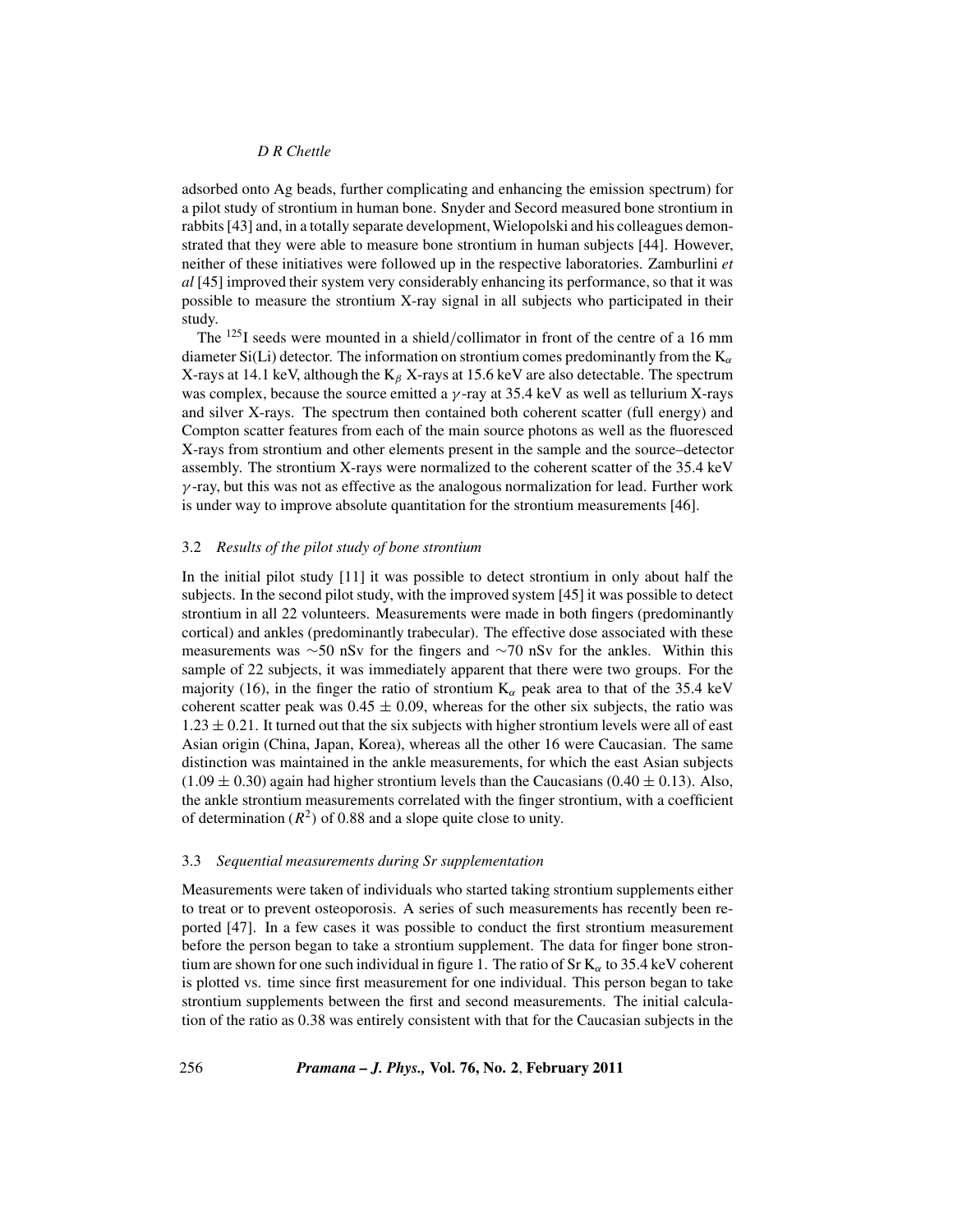*In vivo applications of X-ray fluorescence*



**Figure 1.** The ratio of finger bone Sr  $K_{\alpha}$  to 35.4 keV coherent is plotted vs. time since the first measurement for one individual. The first data point is the measurement before she began to take a strontium supplement.

convenience sample. The level rose, after two to three months to values comparable with those of the east Asian subjects, continued to rise until it was about double that of the east Asian subjects, and remained relatively stable between five and eight months after the start of this series of measurements. These data are presented here to demonstrate the effectiveness with which these *in vivo* strontium measurements can track changes in strontium levels. Further data are presented by Moise *et al* [47].

#### 3.4 *Implications of strontium measurements*

At the early stage of this measurement capability, there are more questions than answers. However, it is clear that this tool is well suited to address several intriguing questions. There are data clearly showing the adverse effects of excessive levels of strontium. Equally, there are clinical trials showing reduction in fracture risk as a result of strontium supplementation. Is there an optimum range for strontium concentrations in bone? If so, can that be identified and can that level be maintained? Are there differences in strontium level as suggested by the convenience sample in the second pilot study? If so, are these differences related to diet, genetic factors, or some other factors? At what concentrations does strontium produce a significant artifact in dual energy X-ray absorptiometry measurement of bone mineral density? Does such an interference vary from one instrument to another?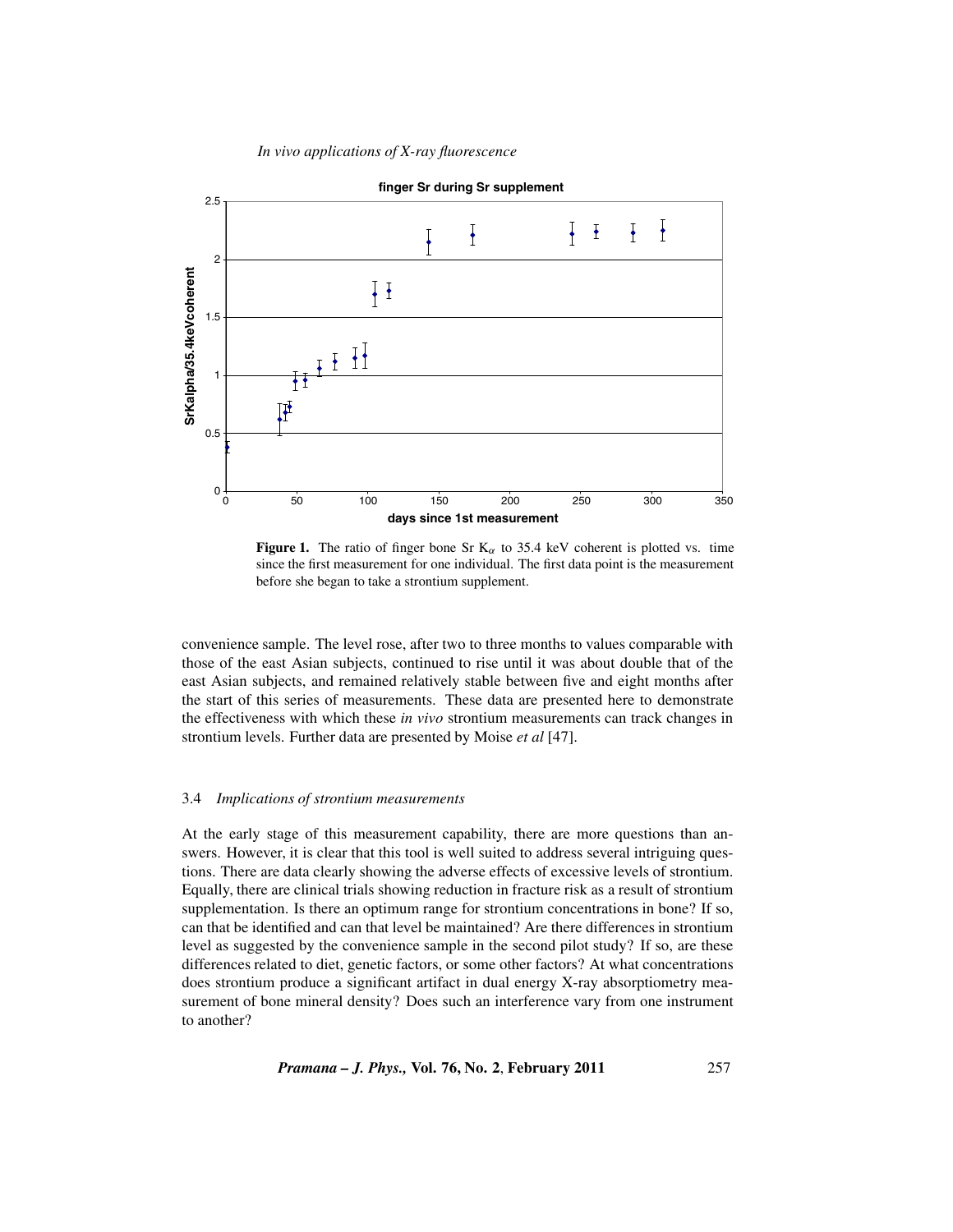## **4. Conclusions**

*In vivo* X-ray fluorescence is not widespread either in the number of facilities at which such measurements are presently carried out or in the range of elements which can thereby be measured. Two examples have been presented here, which serve to show that the technique is fully feasible. Also, it is important to note that the radiation doses required are sufficiently low, hence not to be a concern. The work with bone lead has contributed towards a shift in understanding the long-term behaviour of lead in the human body. So it is reasonable to maintain that *in vivo* X-ray fluorescence will continue to play a significant role at least in research into the long-term health effects of lead exposures. The work with strontium is at a much earlier stage. It will be important to see this technique replicated in other laboratories. Some of the questions about 'natural' and 'optimal' levels of strontium in bone might best be addressed by collaborating laboratories in different countries. For these two examples and for some of the other elements listed in §1.3, one can expect *in vivo* X-ray fluorescence to contribute, as a physics-based tool, to health research.

## **Acknowledgements**

This paper covers work performed with many students, colleagues and collaborators. There have also been several grants in aid, most notably from the Natural Sciences and Engineering Research Council of Canada and from the Ontario Ministry of Research and Innovation, International Strategic Opportunities Program.

#### **References**

- [1] P B Hoffer, W B Jones, R B Crawford, R Beck and A Gottschalk, *Radiology* **90**, 342 (1968)
- [2] M Hansson, G Berg and M Isaksson, *X-Ray Spectrom.* **37**, 37 (2008)
- [3] L Ahlgren, K Lidén, S Mattsson and S Tejning, *Scand. J. Work, Environ. & Health* **2**, 82 (1976)
- [4] J O Christofferrsson and S Mattsson, *Phys. Med. Biol.* **28**, 1135 (1983)
- [5] R Jonson, S Mattsson and B Unsgaard, *Phys. Med. Biol.* **33**, 847 (1988)
- [6] J Scott and S Lillicrap, *Phys. Med. Biol.* **33**, 859 (1988)
- [7] J Borjesson, L Barregard, G Sallsten, A Schütz, R Jonson, M Alpsten and S Mattsson, *Phys. Med. Biol.* **40**, 413 (1995)
- [8] J M O'Meara, D R Chettle, F E McNeill and C E Webber, *Phys. Med. Biol.* **42**, 1109 (1997)
- [9] M J Farquharson and D A Bradley, *Phys. Med. Biol.* **44**, 955 (1999)
- [10] S A Graham and J M O'Meara, *Phys. Med. Biol.* **49**, N259 (2004)
- [11] A Pejović-Milić, I M Stronach, J Gyorffey, C E Webber and D R Chettle, Med. Phys. 31, 528 (2004)
- [12] R C N Studinski, F E McNeill, D R Chettle and J M O'Meara, *Phys. Med. Biol.* **50**, 521 (2005)
- [13] D E B Fleming and M R Gherase, *Phys. Med. Biol.* **52**, N459 (2007)
- [14] P Bloch, G Garavaglia, G Mitchell and I Shapiro, *Phys. Med. Biol.* **22**, 56 (1977)
- [15] J Price, H Baddeley, J A Kenardy, B J Thomas and B W Thomas, *Br. J. Radiol.* **57**, 29 (1984)
- [16] E E Laird, D R Chettle and M C Scott, *Nucl. Instrum. Methods* **193**, 377 (1982)
- [17] L J Somervaille, D R Chettle and M C Scott, *Phys. Med. Biol.* **30**, 929 (1985)